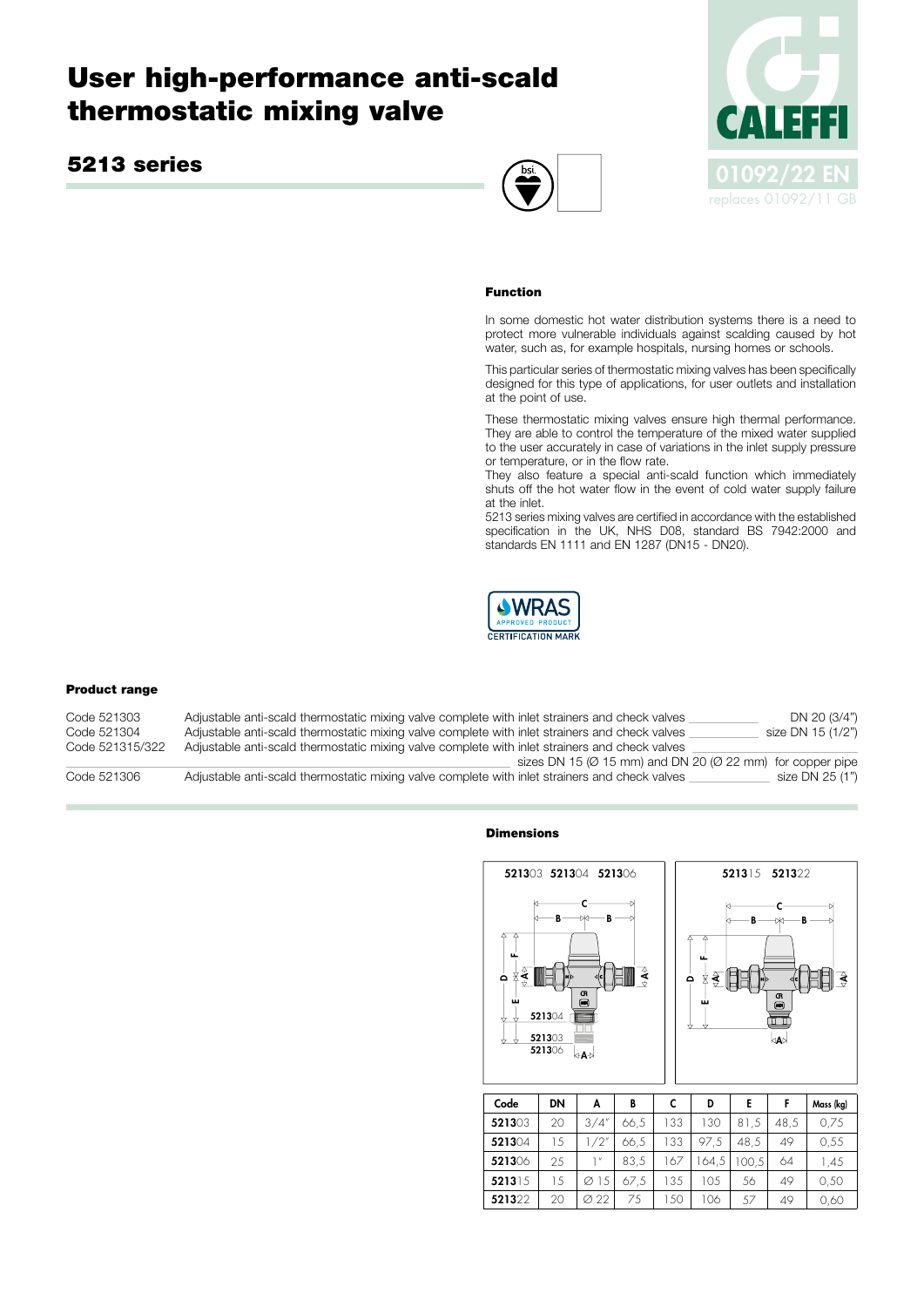## Legionella - scalding risk

In systems that produce domestic hot water with storage, in order to prevent the proliferation of dangerous *Legionella* bacteria the hot water must be stored at a temperature of at least 60 °C. At this temperature it is certain that the growth of the bacteria that cause Legionella infection will be totally inhibited; the water cannot however be used directly.

As shown in the diagram and table provided, temperatures over 50 °C can cause burns very quickly.

For example, at 55 °C, partial burn occurs in about 30 seconds, whereas at 60 °C partial burn occurs in about 5 seconds. On average, these times are halved for children and elderly people.

It is therefore necessary to use a thermostatic mixing valve able to:

- · reduce the temperature at the point of use to a value lower than that of the storage and make it suitable for domestic utilities.
- keep the temperature constant in spite of variations in pressure and temperature at the inlet.
- · offer an anti-scald safety function in the event of cold water supply failure at the inlet.

#### Thermal disinfection

The adjacent diagram shows the behaviour of *Legionella Pneumophila* bacteria as the temperature conditions of the water containing the bacteria vary. To ensure correct thermal disinfection, it is necessary

to go up to values of at

least 60 °C.



## Operating principle

The thermostatic mixing valve mixes the hot and cold water at the inlet so as to maintain the mixed water constantly at the set temperature at the outlet. A thermostatic element is fully immersed in the mixed water flow. It contracts or expands, moving an obturator which controls the passage of hot or cold water at the inlet. If the inlet temperature or pressure changes, the internal element automatically reacts to restore the set temperature at the outlet.

# Construction details

## Anti-scale materials

The materials used in constructing the mixing valve were selected to eliminate seizing due to limescale deposits. All functional parts have been made using a special anti-scale material with low friction coefficient, which ensures over time performance.

### Anti-scald safety function

As a safety measure, in case of failure of the cold water supply at the inlet, the valve immediately shuts off the flow of the hot water. This prevents dangerous burns. This function is guaranteed if there is a minimum temperature difference between the hot water inlet and the mixed water outlet of 10 °C. Also in case of failure of the hot water supply at the inlet the valve shuts off the flow of mixed water at the outlet and therefore prevents dangerous thermal shocks in any case (performance in accordance with statutory legislation in the UK, NHS D08 and standard BS 7942:2000).

Temperature - Exposure time



# Exposure time required to cause partial burns

| <b>Temperature</b> | <b>Adults</b>   | Children 0-5 years |
|--------------------|-----------------|--------------------|
| 70 °C              | 1 <sub>s</sub>  |                    |
| 65 °C              | 2s              | 0.5s               |
| 60 °C              | 5s              | 1 <sub>s</sub>     |
| 55 °C              | 30 <sub>s</sub> | 10 <sub>s</sub>    |
| 50 °C              | 5 min           | $2.5 \text{ min}$  |

Threaded version

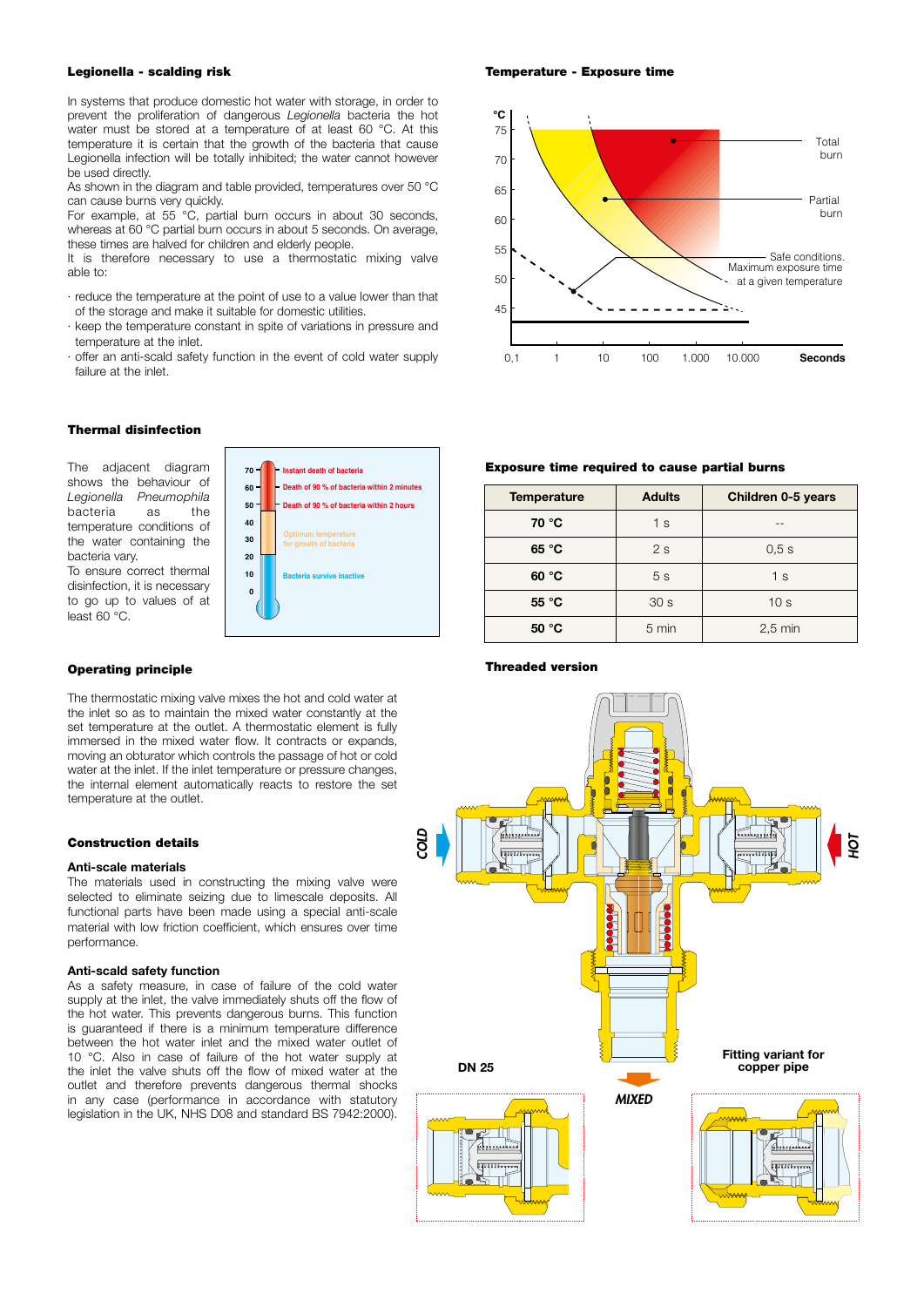## Thermal transients

During the transient, as a consequence of rapid changes in pressure, temperature or flow rate, the temperature increases with respect to the initial set point and this increase must be of limited duration to guarantee safety.



### Hydraulic characteristics



## Utilisation

In view of its flow characteristics, the Caleffi 5213 series thermostatic mixing valve can be used for application at the point of use or for a limited number of user outlets. For this reason, the flow rate passing through the mixing valve is generally the same passing through the end user outlet, for example the tap of the washbasin, shower, bidet, etc. To ensure optimal performance, it is necessary to ensure the mixing valve has a minimum flow rate of 4 l/min - 6 l/min (DN 25). The system must always be sized in accordance with current legislation relating to the nominal flow rate for each user outlet.

#### Public buildings, hospitals, kindergartens

In this type of application, the risk of scalding is extremely high because of the type of people using the hot water, like children, old people and invalids. In these installations, the two supply networks providing hot water from the boiler and cold water may have different origins and operate at different pressures. In the event of cold water supply failure, the mixing valve is able to immediately shut off the outlet water in order to prevent the risk of scalding.

#### Selecting the mixing valve size

Given the design flow rate, taking into account simultaneous use of the domestic appliances, the mixing valve size should be selected by checking the pressure drop on the provided graph. In this case, it is necessary to check the available pressure, the pressure drop in the system downstream of the mixing valve and the residual pressure to be guaranteed for user appliances.



Sizing software available at www.caleffi.com, Apple Store and Google play.

#### Installation

Before installing the mixing valve, the connecting pipes should be flushed to remove any impurities that could impair performance.

We recommend always installing strainers of sufficient capacity at the inlet from the water mains.

The 5213 series mixing valves are equipped with strainers at the hot and cold water inlets.

5213 series thermostatic tempering valves must be installed according to the diagrams shown in the instruction sheet or in this leaflet.

5213 series thermostatic mixing valves can be installed in any position, horizontally or vertically.

The following are indicated on the body of the mixing valve:

· hot water inlet, indicated by the letter "H" (Hot)

· cold water inlet, indicated by the letter "C" (Cold)

· mixed water outlet, indicated by the word "MIX".

## Check valves

In systems with thermostatic mixing valves, check valves must be installed to prevent undesired backflow. 5213 series mixing valves are equipped with check valves at the hot and cold water inlets.

### **Commissioning**

In view of the special applications of the thermostatic mixing valve, it must be commissioned in accordance with current regulations by qualified technicians, using appropriate temperature measurement equipment. We recommend using a digital temperature gauge for measuring the mixed water temperature.

## Temperature adjustment and locking

The temperature is set at the desired value using the upper hexagonal screw through the slot on the protection cover.

Given the specific use of this type of mixing valve, the following table lists the maximum outlet water temperatures to prevent scalding.

| Appliance | Tmax            |
|-----------|-----------------|
| Bidet     | 38°C            |
| Shower    | 41 $^{\circ}$ C |
| Washbasin | 41 $^{\circ}$ C |
| Bathtub   |                 |

The temperature setting can then be locked at the desired value by means of the tamper-proof locking nut.



View of temperature adjustment



Using the cover for temperature adjustment



Locking the setting using the locking nut